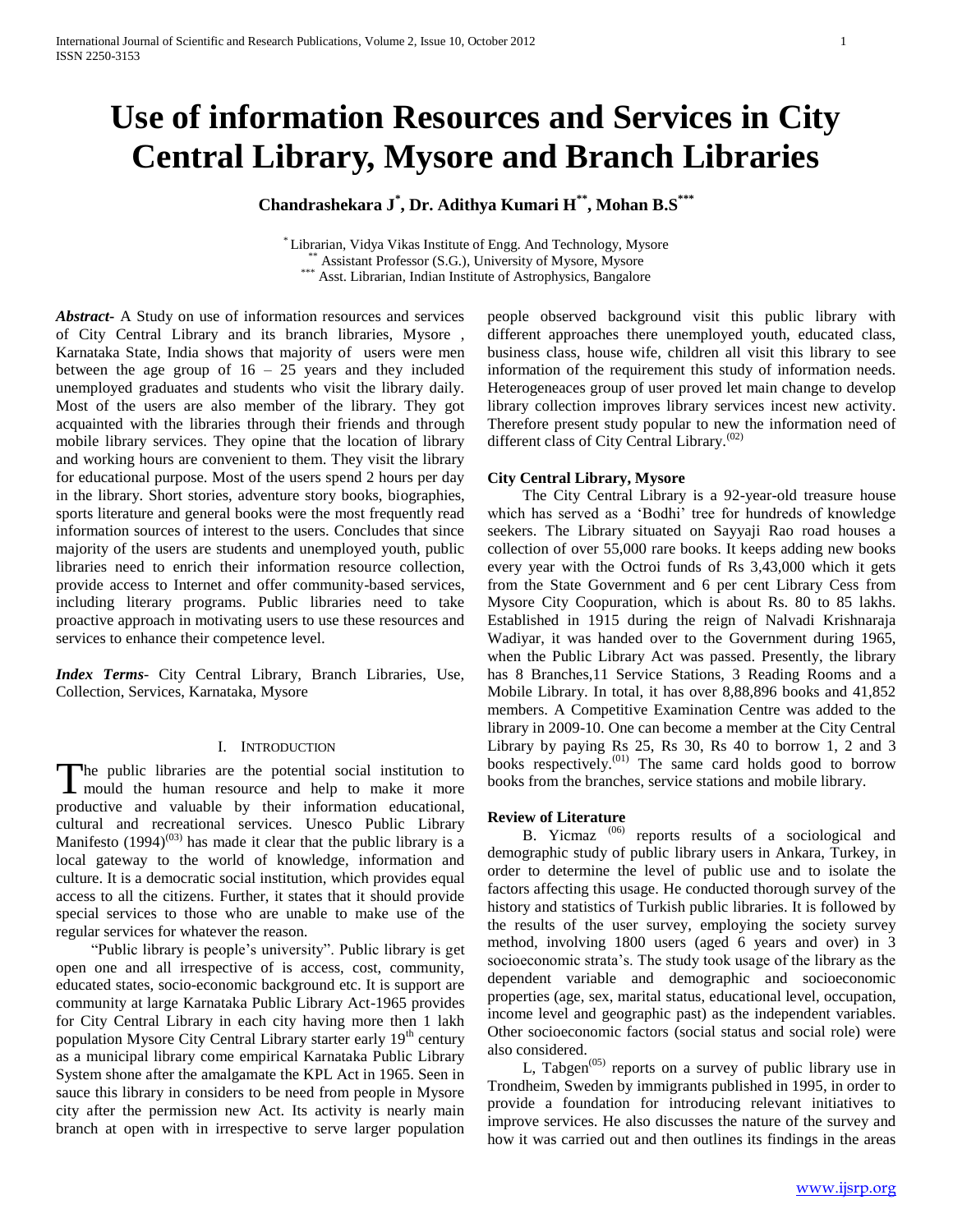of level of use of the library, ways in which it is used, and user satisfaction.

Willard and Teece<sup>(04)</sup> have conducted a random sample survey of actual users of public library to determine the purpose of user"s visit to the local public library. They found 50% of people visit the library to choose material by means of browsing while less than 20% to obtain a specific item or answer an information need.

## II. OBJECTIVES OF THE STUDY

 1. To know the personal background of users in City Central Library,

 2. To understand the frequency of users visit to the public libraries.

 3. To assess weather users are satisfied with the location of the libraries.

 4. To know the popular magazines, competitive magazines, comics, news papers that the users are interested most and whether they are available in the public libraries.

 5. To study weather the users in public libraries have adequate, natural and artificial light, ventilation, power supply, drinking water, sanitary facilities etc.

 6. To find out weather the users in public libraries have adequate space to house books and facilitate reading,

 7. To know weather-working hours of city central libraries and their branch libraries are convenient to the users.

 8. To identify the subject areas of the book collection in city central libraries and branch libraries

 9. To assess the opinion of libraries about the users library collection in city central libraries and branch libraries.

 10. To study the extension services provided by city central libraries and branch libraries for users.

 11. To study whether public libraries provide user orientation and extend assistance to public library users.

#### **Need and Importance**

 However no effort is made to study the information use patterns of users of public library facilities in Mysore city. Therefore this study attempts to understand what type of information is needed by users of Mysore City Library. The study aims to understand the socio-economic, educational and occupational background of public library users. It studies users and the types of information, the purpose for which they look for information in the library.

## **Scope and Limitations**

 The scope of the study is limited to CCL and its branch libraries in Mysore city. The study covers all type of users irrespective of age, sex, education attainment, socio-economic status etc.

#### **Methodology**

 It is a survey. A questionnaire was specifically designed to elicit the opinions of the users of public libraries in Mysore city and distributed to 1200 users of City Central Library and Branch Libraries on random basis. Out of 1200 questionnaires distributed, 835 filled questionnaires were received, individual response is 69.58%**.** The questionnaire contains questions related to background information about the user, user information requirement, approaches to various types of information, opinion about the availability of required information in the public library, other means adopted for fulfilling required information etc

# **Distribution of Respondents by Age**

 Different age groups will have different interests in information they want and the approach of children, adults are also different; as they have varied interest in information they seek. The 835 respondents are categorized into 5 age groups as shown in Table 1.

**Table 1 Age Group of Respondents**

| <b>Sl</b> | <b>Age Group</b> | Number of          | % Of total          |
|-----------|------------------|--------------------|---------------------|
| N.        | in Years         | <b>Respondents</b> | responses $(n=835)$ |
| $\bf{0}$  |                  |                    |                     |
| 1         | 16-25            | 409                | 48.98               |
| 2         | 26-35            | 141                | 16.88               |
| 3         | 36-45            | 115                | 13.77               |
| 4         | 46-55            | 101                | 12.09               |
| 5         | 56(Above)        | 069                | 08.28               |
|           | Total            | 835                | 100.00              |

 The above table shows that among 835, the 409 (48.98%) respondents are between the age group of 16-25 years, 141 (16.88%) are between the age group of 26-35 years, 115 (13.77%) respondents are aged between 35-45 years, 101 (12.09%) respondents are 46-55 years of age and 69(08.28%) respondents are above 55years of age. So that, the majority of the users 409(48.98%) belonging to the age group of 16 to 25 years.

#### **Educational qualification**

 Educational level of library user is another important criterion to determine user need. Hence information needs of low-level educated person is different to person with higher educational qualification, therefore data regarding educational qualification is presented in table 2.

**Table 2 Educational Qualification of Respondents**

| SI.<br>No. | Qualification<br>of Education | Number of<br><b>Respondent</b> | $\frac{0}{0}$<br>Of<br>total<br>responses<br>$(n=835)$ |
|------------|-------------------------------|--------------------------------|--------------------------------------------------------|
|            | S.S.L.C.                      | 124                            | 14.99                                                  |
| 2          | Pre-University                | 189                            | 22.83                                                  |
| 3          | Under-                        | 339                            | 40.79                                                  |
|            | Graduates                     |                                |                                                        |
| 4          | Post-Graduates                | 183                            | 21.39                                                  |
| Total      |                               | 835                            | 100.00                                                 |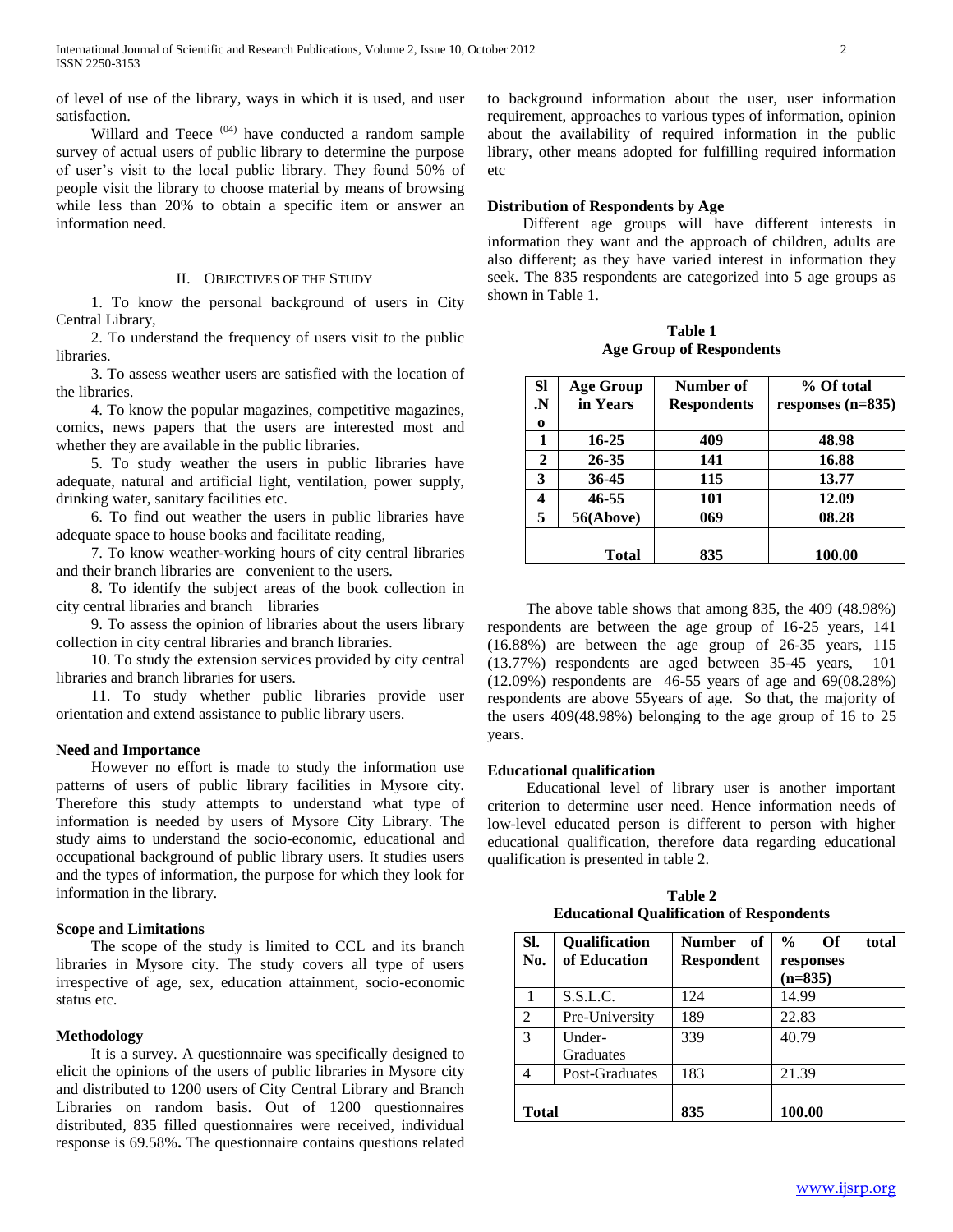The above table shows that the different levels of education among the respondents. Among 835 respondents, those who have S.S.L.C are 124 representing 14.99%, 189 respondents are having Pre-University education and they represent 22.83%, 339 respondents have completed their under graduation and they represent 40.79% and 183 are Post-graduates representing 21.39%. The table shows that 40% of total respondents are Graduates.

## **Gender Distribution**

 Gender of the library users is also considered as other criteria as there could be a difference in the reading interests between males and females. Therefore the information regarding gender of the users was obtained and is presented in the figure below.

**Figure 2 The Gender wise division of the respondent**



 The above figure demonstrates that there are 722 male users, against 113 female users. They represent 86.46% and 13.54% respectively, thus it is observed that male users one more than female users.

#### **Occupations of Users**

The individual's occupation greatly influences not only information need but also information use. The employed person may use the library less where as an unemployed person use the library all the time. The interest of unemployed youth may be different from the employed person and from the information need. Therefore information relating to employed users and unemployed users and other types of users who usually use the public libraries is analyzed and presented in the table-3.

**Table-3 Occupation of Respondents**

| Sl.No.        | Occupation                       | Number of<br><b>Respondents</b> | % Of total<br>responses<br>$(n=835)$ |
|---------------|----------------------------------|---------------------------------|--------------------------------------|
|               | <b>Students</b>                  | 324                             | 38.80                                |
| 2             | Unemployed                       | 175                             | 20.95                                |
| $\mathcal{R}$ | private<br>Employment<br>section | 83                              | 09.94                                |
|               | House wives                      | 82                              | 09.82                                |
|               | Employed in Government           | 68                              | 08.14                                |

| Total |                    | 835 | 100.00 |
|-------|--------------------|-----|--------|
|       |                    |     |        |
| 8     | <b>Businessmen</b> | 33  | 03.96  |
|       | Industrialists     | 33  | 03.96  |
| 6     | Agriculturists     | 37  | 04.43  |
|       | Department         |     |        |

 The above table shows that among 835 respondents, 324 are students, 175 are unemployed, 83 are private employees, 82 are housewives and 68 are employed in government departments. They represent, 38.8%, 20.95%, 09.94%, 09.82%, and 08.14% respectively. From the remaining 103 respondents, 37 are agriculturists, 33 are industrialists and 33 are businessmen. They represent 04.43%, 03.96%, and 03.96% respectively. The table also demonstrates the status of users who are coming from different occupation. The users are distributed in all categories. The number of unemployed is almost 21% of the total library users.

### **Membership to Public Library**

 As all the users of the public libraries may not be the member of the library, the respondents were asked to state whether they are the members of the public library or not. The same data is presented in the figure 3.

**Figure 3 Membership of Public Library**



 The Figure shows that out of 835, 673 users are member of public library as against 162 are nonmembers. They represent 80.59% and 19.41% respectively.

## **Acquaintance with Library**

 Users come to know about the library through different sources. With this background data is obtained from the respondents the library about their source of acquaintance about the library. The table 4 presents data relating to this.

**Table 4 Acquaintance with City Central & Branch Libraries.**

| Sl.No | of<br>Mode<br>Acquaintance                | Number of<br><b>Respondents</b> | % Of total<br>responses<br>$(n=835)$ |
|-------|-------------------------------------------|---------------------------------|--------------------------------------|
|       | Through Friends                           | 342                             | 40.95                                |
|       | libraries<br>Mobile<br>moving around city | 117                             | 14.01                                |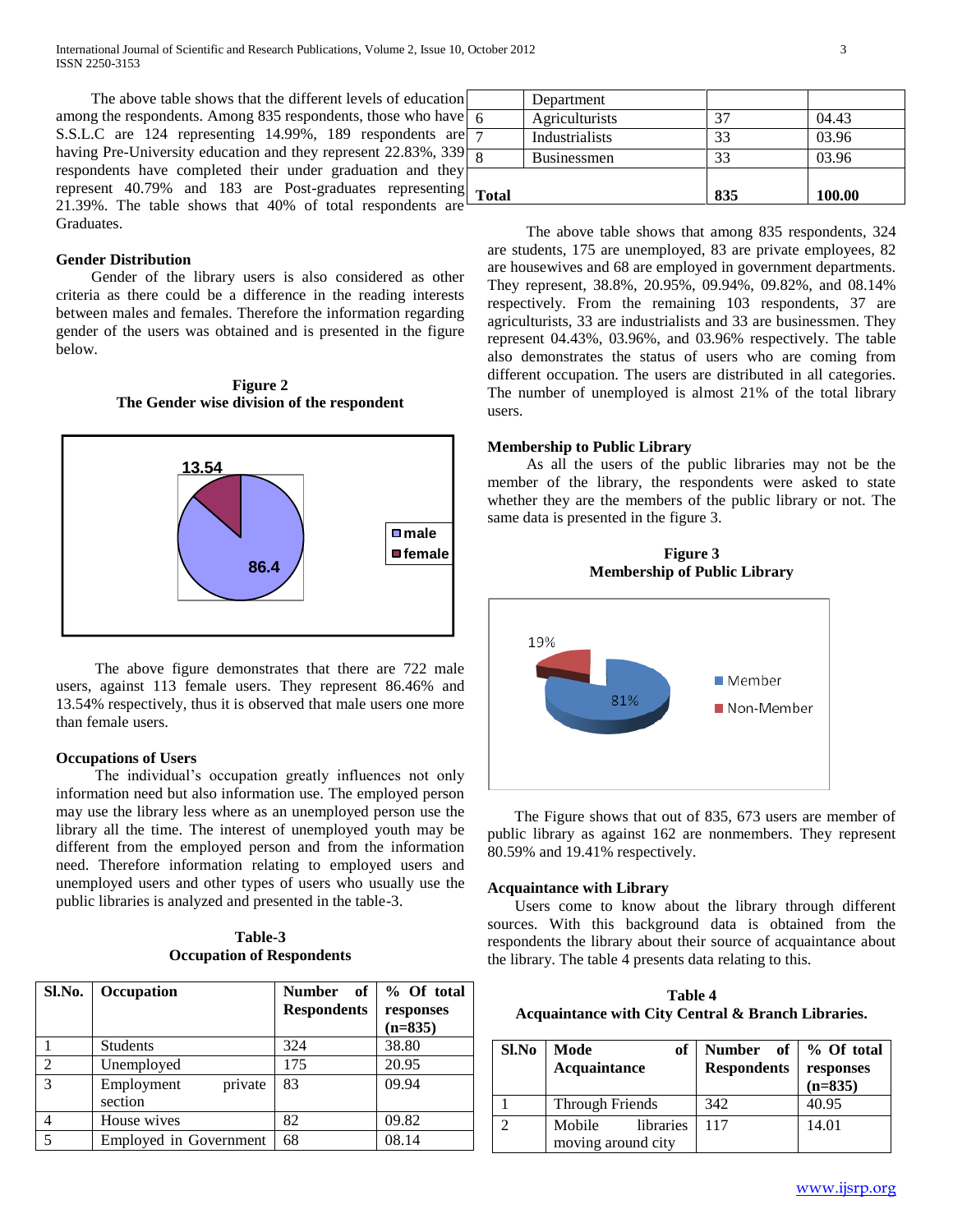| $\mathcal{R}$ | TV<br>Radio<br>$\&$   | 92  | 11.01  |
|---------------|-----------------------|-----|--------|
|               | announcements         |     |        |
|               | Through parents       | 80  | 09.58  |
| 5             | Paper advertisement   | 62  | 07.42  |
| 6             | Library news in local | 56  | 06.70  |
|               | news papers           |     |        |
|               | Through<br>other      | 86  | 10.33  |
|               | sources               |     |        |
| <b>Total</b>  |                       | 835 | 100.00 |

 It may be observed from the above table about 40.95% respondents could acquaint with libraries through introduction by their friends and nearly 14.01% users got acquaintance through Mobile Library service. There are about 11.01% of users that were inspired to acquaint with the library through Radio and TV announcements. About 9.58% of respondents could acquaint with libraries through the introduction by their parents. About 7.42% respondents became aware of the public library services through paper advertisements. While 54 respondents were influenced by library news in local news papers they representing 6.7%. There are 10.33% users who got acquaint with other sources.

## **Frequency of visit to the library**

 The frequency of library visit by the users may differ from one another depending upon the purpose they visit and distance of the library. The respondents were asked to provide information about the frequency of their visit to library. The responses received and analyzed and are presented in table-5.

 **Table 5 Frequency of visit to library by the users**

| Sl.No          | <b>Frequency Visit</b> | of<br><b>Number</b><br>respondents | % Of total<br>responses<br>$(n=835)$ |
|----------------|------------------------|------------------------------------|--------------------------------------|
| 01             | Daily                  | 342                                | 40.95                                |
| 02             | Twice in week          | 164                                | 19.64                                |
| 03             | Thrice in week         | 103                                | 12.33                                |
| 04             | Once in week           | 092                                | 11.01                                |
| 0 <sub>5</sub> | Once in fort night     | 083                                | 09.90                                |
| 06             | Once in a month        | 027                                | 03.24                                |
| 07             | Occasionally           | 024                                | 02.89                                |
| <b>Total</b>   |                        | 835                                | 100.00                               |

 The Table 5 exhibits that 342 (40.95%) users visit library daily, 164 (19.64%) users visit library twice a week, 103 (12.33%) users visit library thrice in week, 92 (11.01%) users visit library once in week, 83 (9.94%) users visit library once in a fort night, 27 (3.24%) users visit library once in a month, 24 (2.89%) users visit library occasionally.

## **Infrastructural Facilities**

 The public libraries must have basic infrastructural facilities to attract its users. So the data is gathered about the

location, working hours, area of library building etc and the same is presented in the Table 6.

**Table 6 User Opinion about Infrastructural Facilities of the Libraries**

| Sl.No          | Infrastructural                   | <b>User</b>                        | <b>Number</b><br>of | <b>Of</b><br>$\frac{0}{0}$ |
|----------------|-----------------------------------|------------------------------------|---------------------|----------------------------|
|                | <b>Facilities</b>                 | opinion                            | <b>Respondents</b>  | total                      |
|                |                                   |                                    | $(n=835)$           | responses                  |
|                | <b>Location of the</b><br>Library | Centrally<br>Located               | 539                 | 64.55                      |
|                |                                   | <b>Not</b><br>Centrally<br>Located | 224                 | 26.83                      |
| 1.             |                                   | <b>Not</b><br>Responded            | 072                 | 08.62                      |
|                | <b>Working</b><br><b>Hours</b>    | Convenient                         | 689                 | 82.51                      |
| $\overline{2}$ |                                   | <b>Not</b><br>Convenient           | 146                 | 17.49                      |
|                | of<br>Area<br>Library             | Adequate                           | 369                 | 44.19                      |
| 3              | <b>Building</b>                   | Partially<br>adequate              | 263                 | 31.49                      |
|                |                                   | <b>Not</b><br>adequate             | 203                 | 24.32                      |
|                |                                   | Adequate                           | 314                 | 37.60                      |
| 4              | Furniture and<br>equipments       | Partially<br>Adequate              | 278                 | 33.29                      |
|                |                                   | <b>Not</b><br>Adequate             | 243                 | 29.11                      |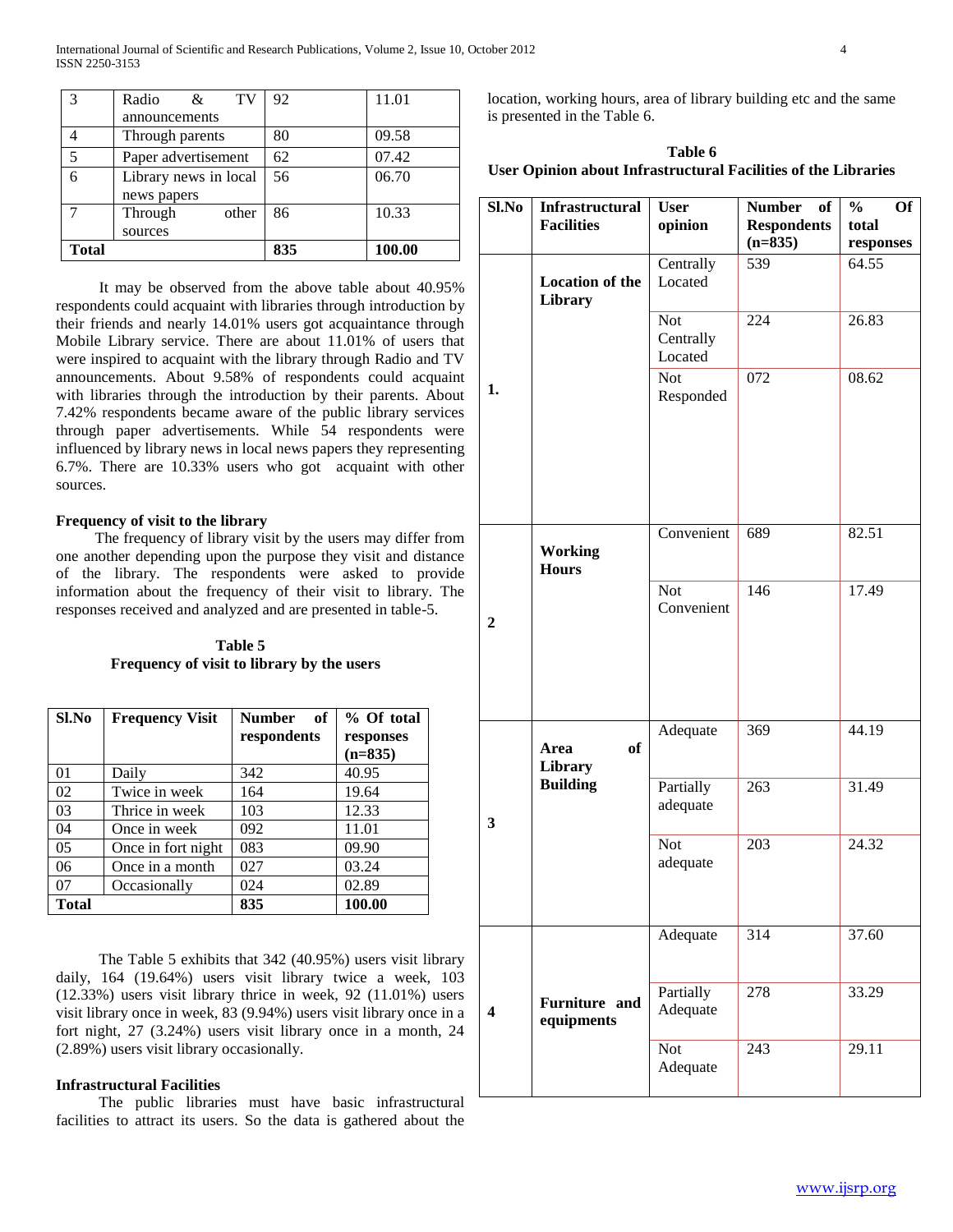| 5 | <b>Browsing</b><br>space for users         | Adequate                         | 452 | 54.13<br>72<br>1S<br>82<br>e <sub>l</sub><br>ho<br>¢о     |
|---|--------------------------------------------|----------------------------------|-----|-----------------------------------------------------------|
|   |                                            | <b>Not</b><br>Adequate           | 258 | ¢о<br>30.89<br>þu<br>:h                                   |
|   |                                            | Not<br>Responded                 | 125 | e:<br>14.97<br>pp<br>ha                                   |
|   |                                            | Adequate                         | 474 | 56.76<br>.ha<br>$\mathbf{2}$<br>ad                        |
| 6 | Natural Light<br>and<br><b>Ventilation</b> | Partially<br>adequate            | 209 | 25.02<br>rej<br>fu<br>lib                                 |
|   |                                            | <b>Not</b><br>adequate           | 152 | 18.22<br>:h<br>wł                                         |
|   |                                            | Adequate                         | 339 | e:<br>40.59<br>e <sub>l</sub>                             |
| 7 | <b>Electric Fans</b>                       | Partially<br>adequate            | 207 | 1S<br>24.79<br>$\left( 1\right)$<br>$\overline{20}$<br>an |
|   |                                            | Inadequate                       | 289 | 34.62<br>tha<br>ag                                        |
|   | <b>Drinking</b><br><b>Water Facility</b>   | Adequate                         | 237 | 28.38<br>n<br>fа                                          |
| 8 |                                            | Partially<br>adequate            | 211 | 25.26<br>Wέ<br>wł<br>¢о                                   |
|   |                                            | <b>Not</b><br>adequate           | 387 | Wέ<br>46.36<br>th:                                        |
|   |                                            | Exists<br>$\&$<br>adequate       | 277 | 49<br>33.17<br>рa<br>bа                                   |
| 9 | Parking space<br>for Vehicles              | Exists<br>but<br>not<br>adequate | 146 | 17.48<br>Pı<br>ob                                         |
|   |                                            | Does<br>not<br>exist             | 412 | 49.35                                                     |

 The table exhibits that out of 835 total respondents 539 (64.55%) contend that the libraries they use are centrally located whereas 224 (26.83%) respondents partially agree that the libraries they use are housed in central place. However

 $2(8.62%)$  respondents disagree to the view that the libraries they e are centrally located.

 The table also shows that there is 689 users representing 82.51% find the working hours convenient as against 146 users presenting 17.49% who find it is not convenient. The working hours of city central libraries and branch libraries seem to be nvenient to larger public.

 The table shows that about 44.19% of respondents ntended that the space provided in the library for different purposes is adequate and about 31.49% respondents contend that e space is partially adequate, whereas about 24.32% spondents opinion that the space is inadequate.

 The table shows that 835 respondents have expressed their binion about the adequacy of furniture. Out of total of 835 who we responded to the specific question  $314$  (37.60%) contend at the furniture's in their libraries are adequate, whereas 243 (29.11%) of the total feel that the furniture"s are insufficient and lequate in their libraries. There are 278 respondents representing 33.29 % of the total who have expressed that the rniture's in their library are partially adequate. Thus 243 users' Interstandance not equipped with adequate furniture.

 The table shows that about 54.13% respondents contented at the browsing space for users is adequate as against 30.89% ho feel that the space is not adequate. There are nearly 14.97% spondents who have not indicated their opinion.

 Table 6 exhibits that for 474 respondents, out of 835, presenting 56.76% of the total expressed that the libraries they e have adequate natural light and ventilation against 152 8.22%) respondents who have responded negatively. There are 209 (25.02%) respondents who contented that the natural light d ventilation in their libraries is partially adequate.

 The table shows that around 41% users are of the opinion at the electric fans facility provided in the library is adequate ainst 34.62% of respondents who contented that this facility is adequate. Of the remaining 24.79% respondents feel that the cility is partially adequate.

 The table shows that around 28% of users opined that the ater facility in libraries is adequate against 46.36% respondents ho say that there is no water supply facility and 25.26% contented that the water supply is partially adequate. Thus, the ater supply facility in libraries seems to be very poor.

 The Table shows that about 33.17% respondents express at there is a provision of adequate vehicle parking space against .35% respondents who say that there is inadequate space for rking vehicles. About the 17.48% users have expressed that the rking space exists but not adequate.

## **Purpose of Visit to the Library**

 Users visit libraries for different purposes. The data so obtained is analyzed and presented in figure 4.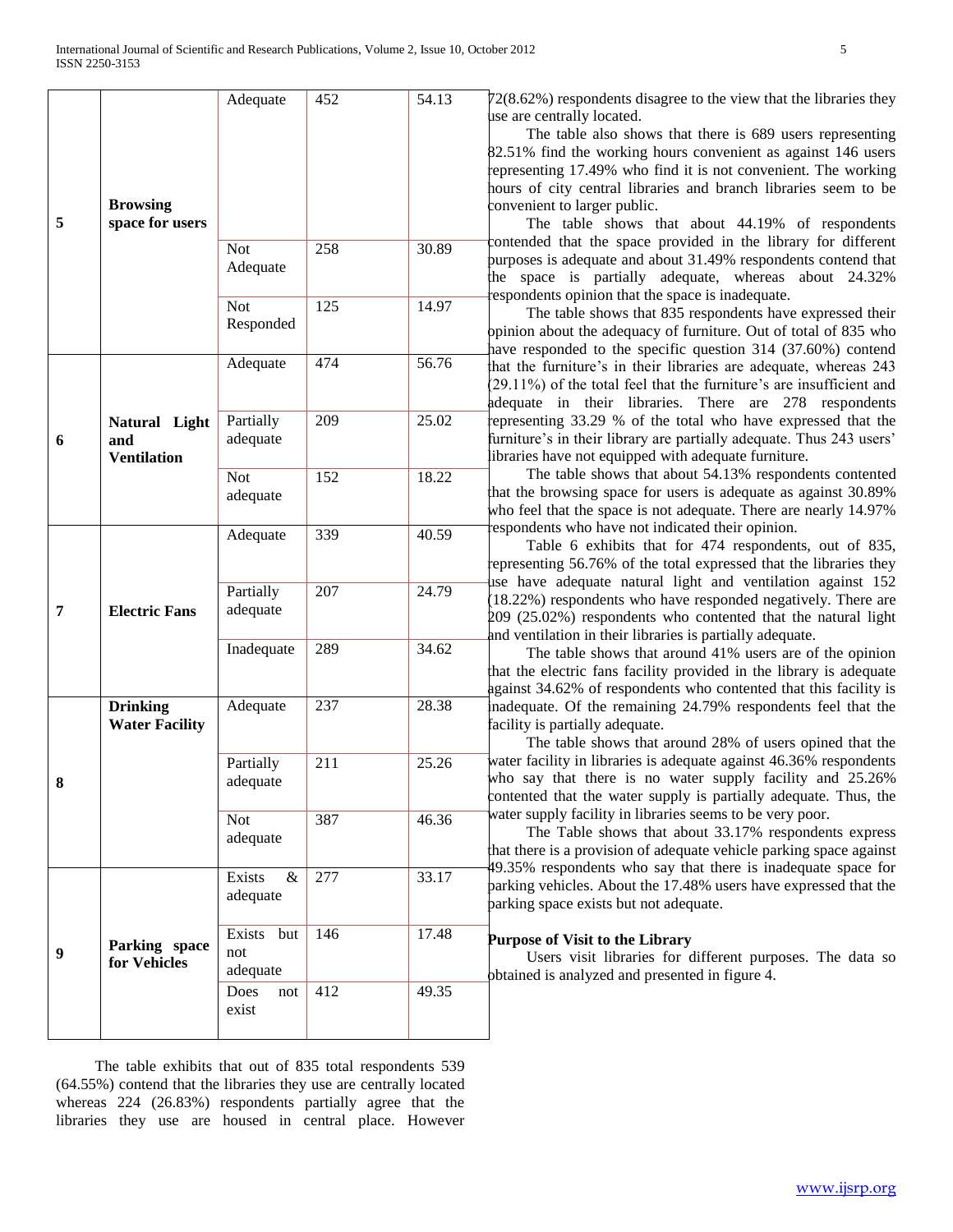



 The Figure 4 shows that large number of users that they visit libraries for educational studies. They account for 80.47% (672 respondents) of the total. The second important purpose for which most of the users visit libraries is to obtain information on various aspects of their interest. They are 628 in number accounting for 75.20% of the total. There are 71.37% users who visit libraries for reading newspapers and about 42.75% users visit libraries for recreation purposes. Those who visit libraries for attending special cultural programmes are 291 (34.85%), they are 249 users representing 29.82% of the total visiting the library to meet total visiting the library to meet their friends. 243 users around 29.10% visit library for borrowing books. Majority (80.47%) of the users visit the library for educational studies regarding current events.

#### **Hours of Spending in the Library**

 The serious users normally stay in library for longer hours. To trace the time period spent in library during every visit by the users the data is sought. The responses received are analyzed and presented in table-7.

| Table 7                                                  |
|----------------------------------------------------------|
| Duration of Time Spent in the Library by the Respondents |

| SI.<br>No.   | <b>Duration Per Day</b> | Number of<br><b>Respondent</b><br>S | $\frac{0}{0}$<br>Of<br>total<br>responses<br>$(n=835)$ |
|--------------|-------------------------|-------------------------------------|--------------------------------------------------------|
| $\mathbf{1}$ | Two hours               | 195                                 | 23.35                                                  |
| 2            | Three hours             | 179                                 | 21.43                                                  |
| 3            | Four hours              | 166                                 | 19.88                                                  |
| 4            | One hour                | 132                                 | 15.80                                                  |
| 5            | Five hours              | 98                                  | 11.73                                                  |
| 6            | More then five hours    | 65                                  | 07.81                                                  |
| <b>Total</b> |                         | 835                                 | 100.00                                                 |

 The table 23 shows that most of users spend on an average two hour per day in libraries. They account for 23.35% of total respondents. There are about 21.43% users who spent three hours per day in libraries. Another 19.88% respondents spend in the library four hours per day. There are 15.80% respondents spend one hour per day. There are 11.73% users who use library for five hours per day, remaining 7.81% respondents spend in the library more then five hours per day.

#### **Reading Interests Among Users**

 To know the type of documents that the users are interested in reading, the researcher has identified 18 varieties of documents and asked the users to indicate their priorities. The data obtained from respondents is tabulated and presented in table 8 where in the type of documents are arranged in the descending order of preference by users using public libraries.

**Table 8 Reading Interest among User**

| SI.<br>N <sub>0</sub> | Variety of books of<br>interest | Number of<br>respondents | total<br>$\frac{6}{9}$<br>Of<br>responses<br>$(n=835)$ |
|-----------------------|---------------------------------|--------------------------|--------------------------------------------------------|
| 01                    | Short stories                   | 588                      | 70.41                                                  |
| 02                    | Adventure stories               | 572                      | 68.50                                                  |
| 03                    | Biography                       | 519                      | 62.15                                                  |
| 04                    | Sports literature               | 483                      | 57.84                                                  |
| 05                    | General books                   | 477                      | 57.12                                                  |
| 06                    | Poetry                          | 384                      | 45.98                                                  |
| 07                    | Sacred stories                  | 357                      | 42.75                                                  |
| 08                    | Tours & travels                 | 305                      | 36.05                                                  |
| 09                    | <b>Text books</b>               | 284                      | 34.01                                                  |
| 10                    | Detective                       | 279                      | 33.41                                                  |
| 11                    | Fiction                         | 187                      | 22.39                                                  |
| 12                    | Riddles                         | 163                      | 19.52                                                  |
| 13                    | Historical<br>document          | 159                      | 19.04                                                  |
| 14                    | Social literature               | 148                      | 17.72                                                  |
| 15                    | Philosophy                      | 137                      | 16.40                                                  |
| 16                    | Folk literature                 | 129                      | 15.44                                                  |
| 17                    | Religious books                 | 113                      | 13.53                                                  |
| 18                    | Mythological<br>documents       | 97                       | 11.61                                                  |
| 19                    | Others                          | 69                       | 08.26                                                  |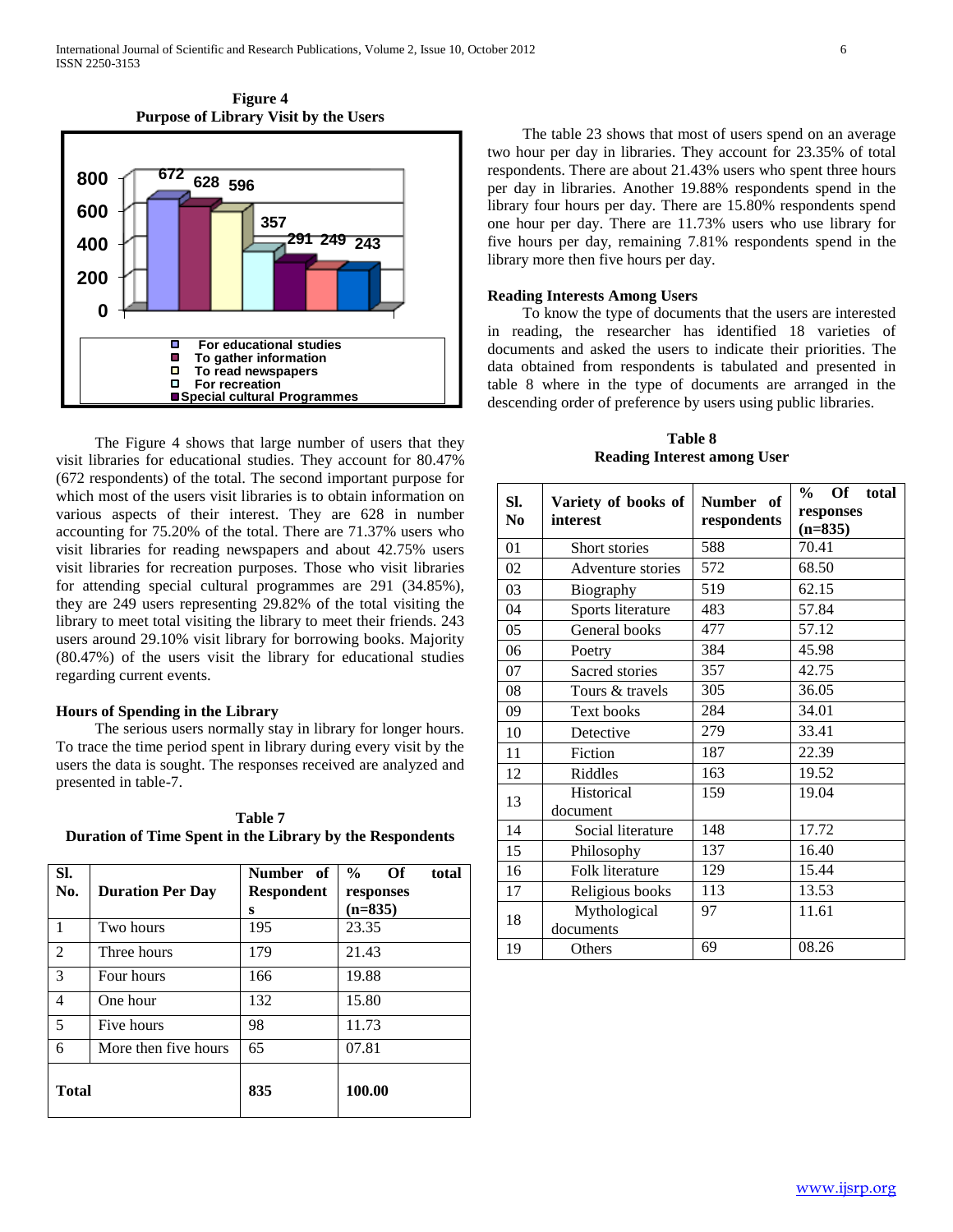The table 8 exhibits that as many as 70.41% respondents are interested in reading short stories. This is followed by adventure stories where in 68.50% users respectively are interested. Biographies occupy third place and they are followed by sports literature and general books. The number of users interested in these documents account for 62.15%, 57.84% and 57.12% respectively. There are about 45.98% and 42.75% respondents interested in poetry and users interested in sacred stories and 42.52% user are interested in tours and travels books. Those users who are interested in text books, detective books, fiction, riddles, historical documents and social literature account for 34.01%, 33.41%, 22.39%, 19.52%, 19.04% and 17.72% respectively. There are 137 (16.40%) and 129 (15.44%) users who are interested in philosophy and folk literature. Those who are interested in religious books and mythological documents account for 13.53% and 11.61% respectively. There are 69 users representing 8.26% of the total respondents who are interested in drawing, painting art and sculpture books.

## **Availability of Books, Newspapers and Magazines of Interest**

 Books, news papers and popular magazines are important sources of information for users. Today's users read books, news papers and magazines regularly to update their knowledge and to keep themselves up to date with the day-to-day happenings. To know the opinion of the users about availability of books of their interest, newspapers and magazines in their libraries the information is sought and is presented in the table 9.

## **Table 9 Availability of Books, Newspapers and Popular Magazines of their Interest in the library**

|                        | User<br>Opinion         | <b>Number</b><br>of<br>respondents | Of  <br>$\frac{0}{0}$<br>total<br>responses<br>$(n=835)$ |
|------------------------|-------------------------|------------------------------------|----------------------------------------------------------|
|                        | Available               | 372                                | 44.55                                                    |
| <b>Books</b>           | Partially<br>available  | 270                                | 32.36                                                    |
|                        | <b>Not</b><br>available | 192                                | 22.99                                                    |
|                        | Partially<br>Available  | 326                                | 39.04                                                    |
| <b>Newspapers</b><br>& | Available               | 233                                | 27.90                                                    |
| <b>Magazines</b>       | <b>Not</b><br>Available | 276                                | 33.06                                                    |

 The Table 9 shows that there are about 44.55% users who express that the books of their interest are available in the library against 32.36% of user who positively express the partially availability their interested books. There are 22.99% users who expressed negatively about the not availability of books. Thus it may be inferred that in majority of libraries, the books of interest and useful to the users are available. The table also exhibits that there are 39.04% users who opinion that the newspapers and magazines required by the partially available in public libraries, as against 33.06% users who express that the required newspapers and magazines are not available in the public

libraries. There are 27.9% users who expressed that required news papers/magazines are available in public libraries.

## **Availability of Non-Book Materials and Other Facilities**

 Users enjoy using different forms of information sources and therefore, libraries need to possess information available in different forms. It is to know the opinion of users about the forms of documents other than books and other facilities that are available or not available and the desirability of having different forms of information sources in different public libraries, information is sought and the same is presented in table 10 the availability of non-book materials in city central libraries and branch libraries as opinion by users respondents.

**Table 10 Availability of Non-Book Materials**

| SI.<br>No.   | Documents/<br><b>Materials</b> | Number of<br>respondents | % Of total<br>responses<br>$(n=835)$ |
|--------------|--------------------------------|--------------------------|--------------------------------------|
| $\mathbf{1}$ |                                | 288                      | 34.49                                |
|              | Pictures/Maps                  |                          |                                      |
| 2            |                                | 222                      | 26.59                                |
|              | Photos/Portraits               |                          |                                      |
| 3            | T.V                            | 213                      | 25.50                                |
| 4            | CD-ROM                         | 120                      | 14.37                                |
| 5            | Video                          | 102                      | 12.22                                |
| 6            | Computers                      | 99                       | 11.86                                |
| 7            | <b>Discs</b>                   | 93                       | 11.14                                |
| 8            | Micro film                     | 90                       | 10.78                                |
| 9            | Microfiche                     | 76                       | 09.10                                |

 Among different forms of the non-book materials, picture/maps and photos/portraits seems to be available in moderate number in some libraries. The number of users responded positively about the availability of these non-book materials accounts for 34.49% and 26.59% respectively. There are about 25.50% users who opinion positively about the availability of TV. Those users who express positively about the availability of CD-ROM, Video, Computers, Discs, Microfilm and Microfiche account 14.37%, 12.22%, 11.86%, 11.14%, 10.78% and 9.10% respectively.

## **User Opinion about users interests in using Popular Magazines and Newspapers in Public Libraries**

 The libraries are supposed to procure documents in accordance with the needs of users. Not only the libraries need to procure books but also procure popular magazines and newspapers to the users easily and timely for their use. To find out the users interests in using magazines and newspapers investigator obtained the opinion of user's interest in using in the libraries. The table 11 presents data relating to the opinion of users about their use of popular magazines and newspapers in respective public library that they use.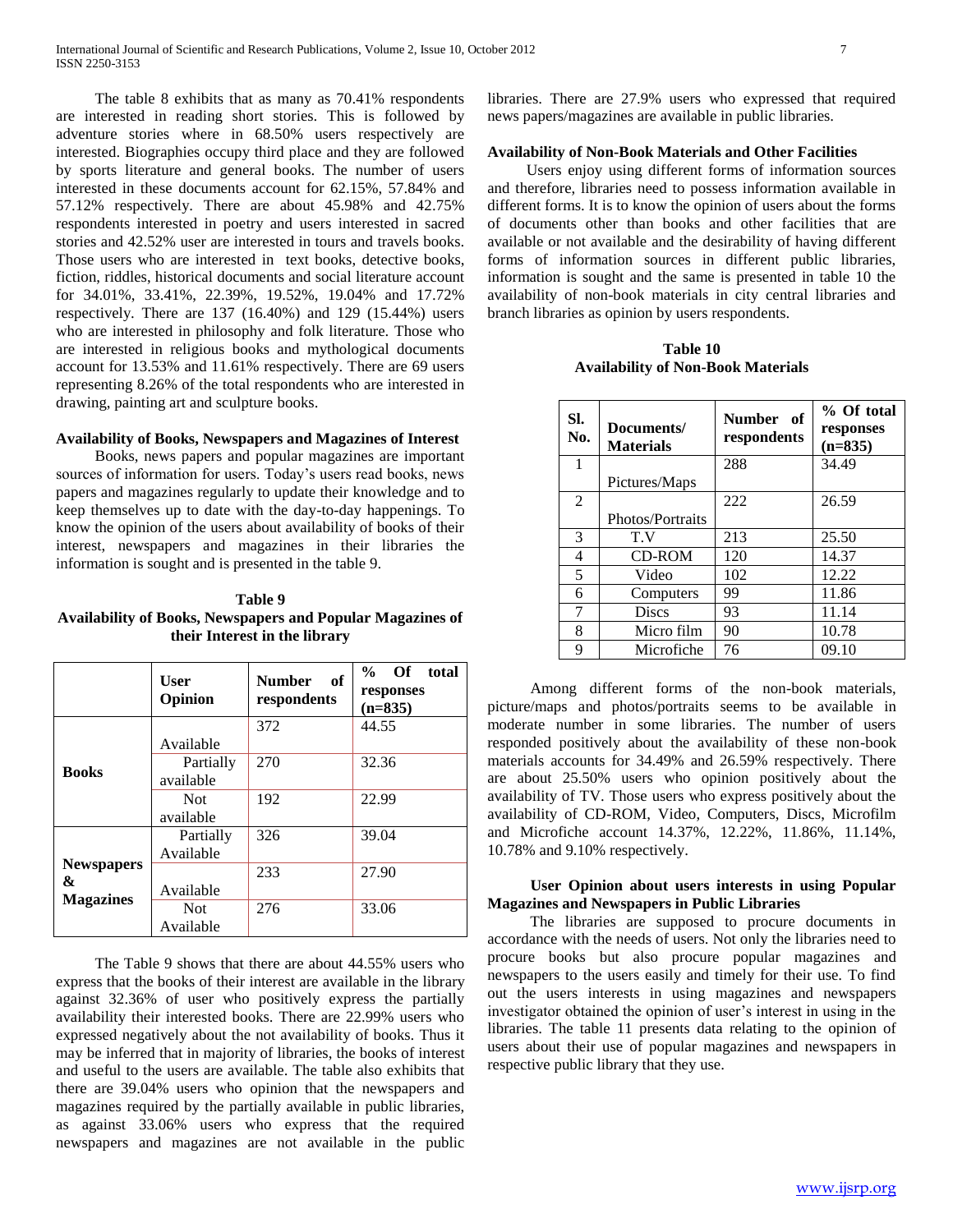| Sl.No | <b>Magazines</b>         | Number of<br>respondents | <b>Of</b><br>$\frac{0}{0}$<br>total<br>responses<br>$(n=835)$ | SI.<br>N <sub>0</sub> | <b>Newspapers</b>     | of<br><b>Number</b><br>respondents | % Of total<br>responses<br>$(n=835)$ |
|-------|--------------------------|--------------------------|---------------------------------------------------------------|-----------------------|-----------------------|------------------------------------|--------------------------------------|
| 01    | Taranga                  | 558                      | 66.82                                                         | 01                    | Prajavani             | 680                                | 81.43                                |
| 02    | Sudha                    | 496                      | 59.40                                                         | 02                    | Vijayakarnataka       | 543                                | 65.02                                |
| 03    | Vara<br>Patrike          | 312                      | 37.36                                                         | 03                    | Kannada Prabha        | 512                                | 61.31                                |
| 04    | Lankesh<br>Patrike       | 236                      | 28.26                                                         | 04                    | Samyakta<br>Karnataka | 497                                | 59.52                                |
| 05    | Mangala                  | 236                      | 28.26                                                         | 05                    | Indian express        | 436                                | 52.21                                |
| 06    | The Week                 | 228                      | 27.30                                                         | 06                    | Deccan Herald         | 397                                | 47.54                                |
| 07    | India<br>Today           | 204                      | 24.43                                                         | 07                    | The times of India    | 383                                | 45.86                                |
| 08    | Prapancha                | 196                      | 23.47                                                         | 08                    | The Hindu             | 367                                | 4395                                 |
| 09    | The Sport<br><b>Star</b> | 194                      | 23.23                                                         | 09                    | Udayavani             | 332                                | 39.76                                |
| 10    | Filmfare                 | 189                      | 22.63                                                         | 10                    | Andolana              | 313                                | 37.48                                |
| 11    | Prajamatha               | 173                      | 20.71                                                         | 11                    | Star of Mysore        | 297                                | 35.56                                |
| 12    | Mallige                  | 173                      | 20.71                                                         | 12                    | Munjane               | 263                                | 31.49                                |
| 13    | Deepavali<br>special     | 164                      | 19.64                                                         | 13                    | Sanjevani             | 211                                | 25.26                                |
| 14    | Frontline                | 159                      | 19.04                                                         | 14                    | Others                | 184                                | 22.03                                |
| 15    | <b>Blitz</b>             | 113                      | 13.53                                                         |                       |                       |                                    |                                      |
| 16    | Kasturi                  | 70                       | 08.38                                                         |                       |                       |                                    |                                      |
| 17    | Sangathi                 | 58                       | 06.94                                                         |                       |                       |                                    |                                      |
| 18    | Others                   | 42                       | 05.02                                                         |                       |                       |                                    |                                      |

**Table 11 User Opinion about Use of Popular Magazines and Newspapers in Public Libraries**

 The table 9 shows that Taranga is listed at the top in which more than 66.82% users are interested. This is followed by Sudha, Varapatrike, Lankesh Patrike and Mangala in which 59.40%, 39.37% 28.26%and 28.26% users are interest. There are 27.30% users who are interested in The Week and 24.43% users who are interested in India Today. Those users who are interested in reading Prapancha, Sport, Filmfare, Prajamatha and Mallige account for 23.47%, 23.23%, 22.63%, 20.71% and 20.71% respectively. While Deepavali Special is preferred by 19.64% users Frontline and Blitz are read by 19.04% and 13.53% users respectively. The magazines Kasturi, Sangathi and others is preferred by least number of users as they account for 08.38%, 6.94% and 5.02% users respectively.

 The table also reveals that the Prajavani, Vijayakarnataka, kannada Prabha, Samyukta Karnataka, Indian express and Deccan Herald are used by majority of users. The number of users who responded positively about the use of these dailies account for 81.43%, 65.02%, 61.31%, 59.52%, 52.21% and 47.54% respectively. The other dailies such as The Times of India, The Hindu, and Udayavani are being used by 45.86%, 43.95%, and 39.76% respectively. The response of public regarding the availability of Andolana, Star of Mysore, Munjane, Sanjevani is poor, they account for 37.48%, 35.56%, 31.49% and 25.26% respectively.

#### **Availability of Public's Most Interested Books in Libraries**

 The opinion of public about the availability of their interested books in the public libraries is sought and presented in table 12.

**Tabel-12 Availability of Most interested titles of Books in libraries**

| Sl.No        | <b>Availability</b>  | <b>Number</b><br>of<br>respondents | % Of total<br>responses<br>$(n=835)$ |
|--------------|----------------------|------------------------------------|--------------------------------------|
| 01           | To great extent      | 392                                | 46.94                                |
| 02           | To<br>some<br>extent | 384                                | 45.98                                |
| 03           | Not available        | 59                                 | 07.08                                |
| <b>Total</b> |                      | 835                                | 100.00                               |

 The Table 10 shows that 46.94% of the public respondents are of opinion that books that are interested most are available to great extent whereas 45.98% of public opinioned that the books that the books that they most interested are available in public libraries to some extent. There are 7.08% respondents who contend that their interested books are not available in the libraries.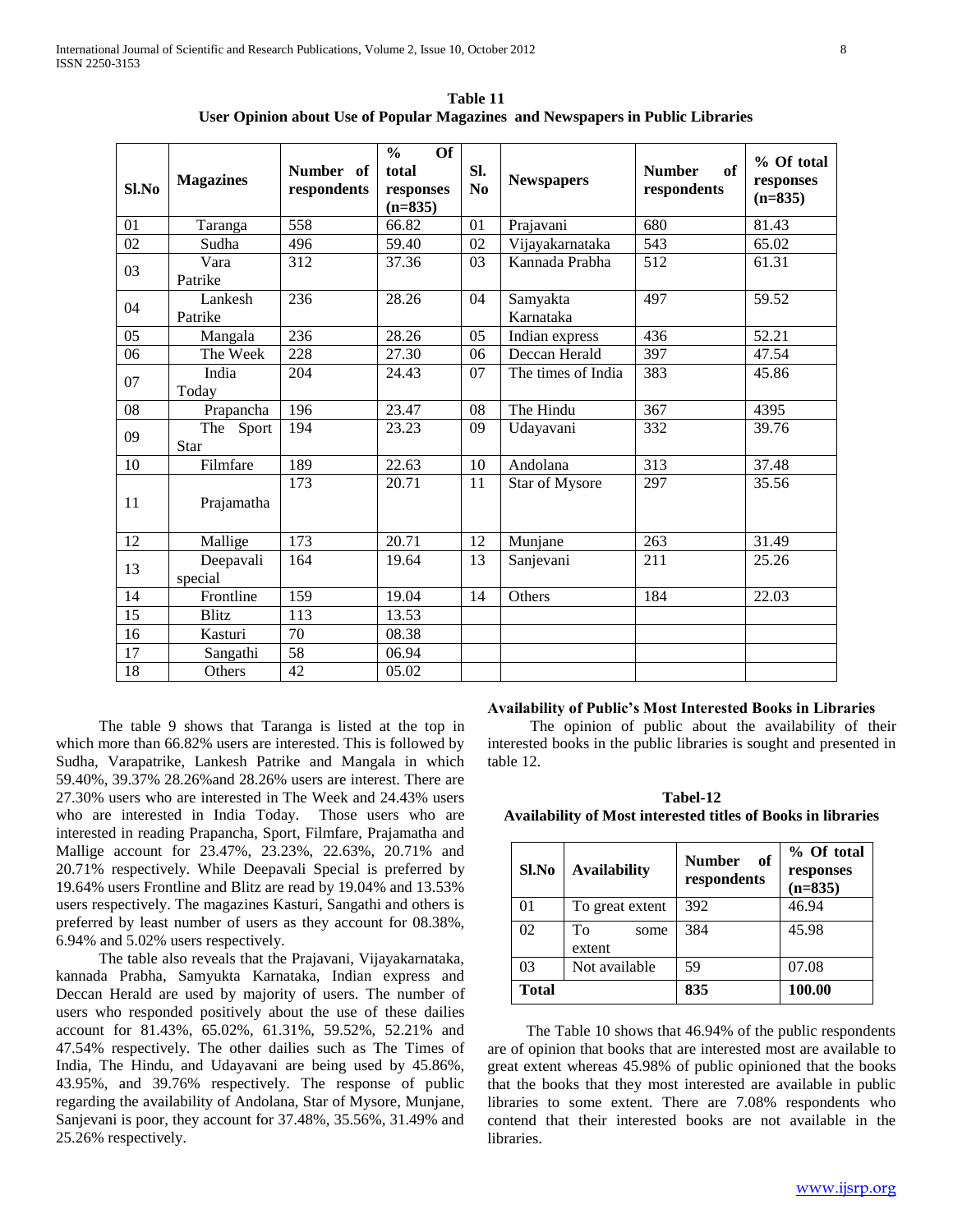### **Interest in Reading Latest Publications**

 Users normally will have the urge to read, see new books. It is to know the opinion of the users whether they are interested in reading latest publications, information has been sought and the same is presented in table 13.

**Table 13 Users Interest in Reading Latest Publication**

| Sl.No | Opinion about new<br>publications | Number of<br>respondents | % Of total<br>responses<br>$(n=835)$ |
|-------|-----------------------------------|--------------------------|--------------------------------------|
|       | Have Interest                     | 741                      | 88.74                                |
|       | Not<br>have<br>Do.<br>interest    | 94                       | 11.26                                |
| Total |                                   | 835                      | 100.00                               |

 The Table exhibits that nearly 88.74% users are of the opinion that they are interested in reading latest publications. Only about 11.26% users seem to have no interest in reading latest books. Those users who expressed negatively are very small in number and therefore, it may be inferred that large majority of users are interested in reading latest publications.

#### **Addition of New Books to Libraries**

 Libraries need to have live collections and the collection be developed continuously. The library that does not add user new books from time, majority of user are interested in latest publications. If the public libraries add new and relevant publication continuously, do serve as real centers of libraries, add new users books to their collection from time to time, information is sought and the same is presented in table 14.

**Table 14 Addition of New Books of Libraries**

| Sl.No        | <b>User Opinion</b>                        | Number of<br>respondents | % Of total<br>responses<br>$(n=835)$ |
|--------------|--------------------------------------------|--------------------------|--------------------------------------|
| 01           | <b>books</b><br><b>New</b><br>are<br>added | 334                      | 40.00                                |
| 02           | New books are not<br>added                 | 304                      | 36.40                                |
| 03           | <b>New</b><br>Partially<br>books are added | 177                      | 23.60                                |
| <b>Total</b> |                                            | 835                      | 100.00                               |

 The Table exhibits that only about 40.00% users are of the opinion that the libraries do add to new users books to their collection. Against this almost equal number (36.40%) expressed negatively and nearly about 23.60% users expressed that the libraries add new books partially, that means some libraries do acquire and add publications but with reasonable gap of time.

## **Consideration of Requests of Users for Addition of Books to Library**

 The Figure 5 presents weather or not the suggestions made by users for the addition of books are considered.





 It may be observed from the Figure that out 387 users who requested for addition of their books of interests to the libraries, 187 (48.32%) users that their requests have been considered by the libraries. Against this, 141 (36.43%) users state that their requests were considered by libraries in procuring required books. There are another 59 (15.25%) users who have expressed that their suggestions for procuring books were considered by their libraries partially.

# **Means of Getting Needed Books**

 Other than the library, there are different sources that the users can obtain needed books for reading purposes. Information is therefore sought from users as to where from the users obtain needed books for reading purposes. The information so sought is presented in table 15.

**Table 15 Means of Getting Needed Books**

| Sl.No        | Source                                 | <b>Number</b><br>of<br>respondents | <b>Of total</b><br>$\frac{6}{9}$<br>responses<br>$(n=835)$ |
|--------------|----------------------------------------|------------------------------------|------------------------------------------------------------|
|              | Borrow from other<br>private libraries | 476                                | 57.01                                                      |
| 2            | from<br><b>Borrow</b><br>friends       | 285                                | 34.13                                                      |
| 3            | <b>Buying</b><br>for<br>yourself       | 74                                 | 08.86                                                      |
| <b>Total</b> |                                        | 835                                | 100.00                                                     |

 The table shows that while 57.01% users borrow from private libraries, 34.13% users borrow from friends and 08.86% users buy books for themselves. Thus users not only depend upon the public library to meet their requirement of books but also get required books from private libraries, their friends and self purchase.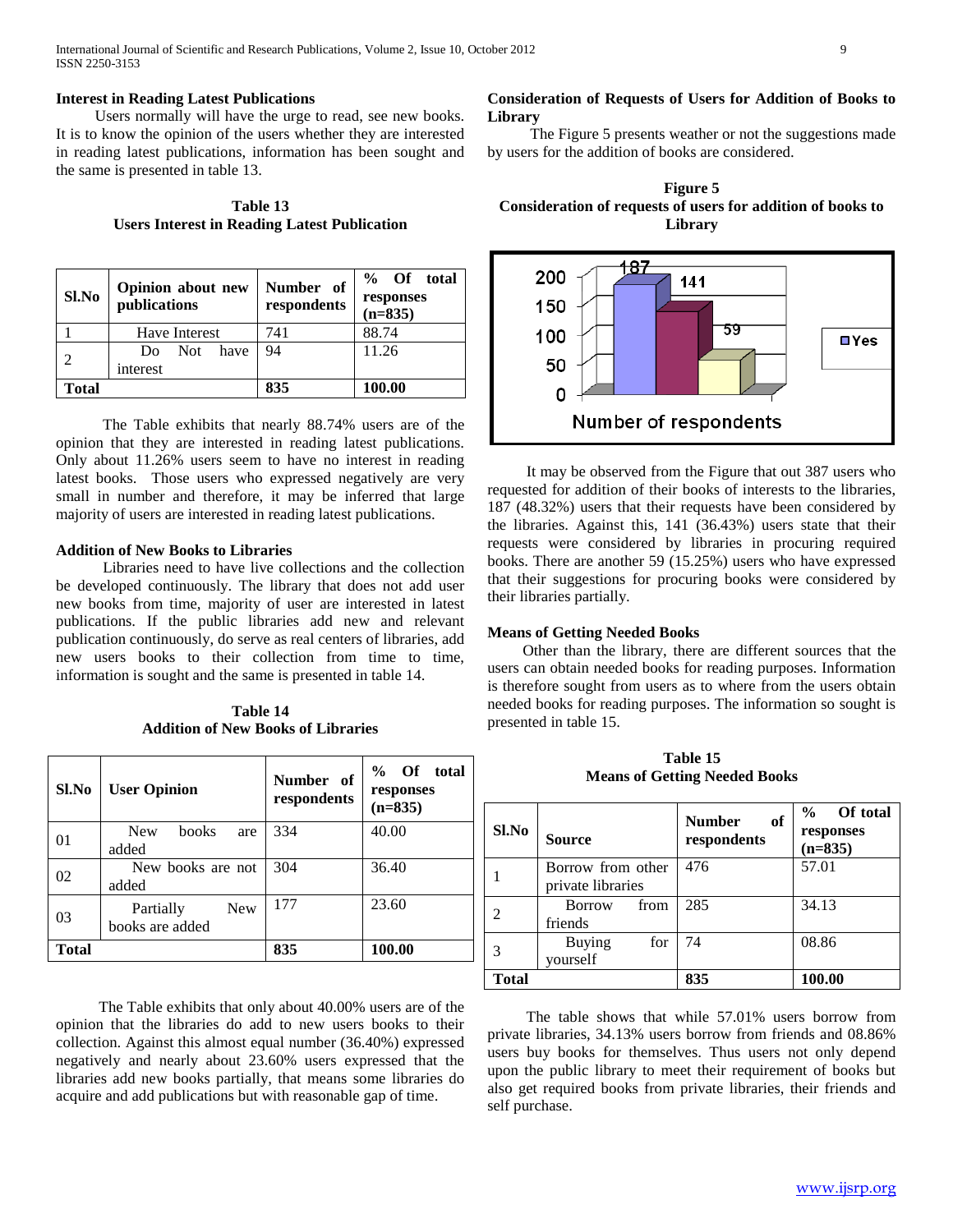# **Subject/Items Published in Newspapers/Magazines that are of Great Interest to the Users**

 It is to know the subjects of great interest to the users in news papers and magazines, their opinion is sought and presented in table 16.

| Table 16                                                 |
|----------------------------------------------------------|
| Subjects/Items in Newspapers/Magazines that are of Great |
| <b>Interest to Users</b>                                 |

|                |                                         |             | $\frac{0}{0}$<br>Of |
|----------------|-----------------------------------------|-------------|---------------------|
| Sl.No          | Subject/Items                           | Number of   | total               |
|                |                                         | respondents | responses           |
|                |                                         |             | $(n=835)$           |
| 1              | Politics                                | 653         | 78.20               |
| $\overline{c}$ | Films                                   | 516         | 61.80               |
| $\overline{3}$ | Entertainment                           | 477         | 57.13               |
| $\overline{4}$ | Sport news                              | 417         | 49.94               |
| $\overline{5}$ | Comedy                                  | 390         | 46.70               |
| 6              | Regional/National/International<br>news | 363         | 43.47               |
| $\overline{7}$ | Specials news                           | 357         | 42.25               |
| 8              | Crimes                                  | 339         | 40.60               |
| $\overline{9}$ | Employment news                         | 336         | 40.24               |
| 10             | Children's column                       | 297         | 35.57               |
| 11             | Advertisement                           | 294         | 35.20               |
| 12             | Cr Crossword competition                | 270         | 32.34               |
| 13             | Science & Technology<br>S               | 249         | 29.82               |
| 14             | Biogeography                            | 237         | 28.38               |
| 15             | Astrology                               | 236         | 28.26               |
| 16             | Agriculture                             | 213         | 25.51               |
| 17             | Women's section                         | 210         | 25.15               |
| 18             | Sunday special                          | 180         | 21.56               |
| 19             | Poems                                   | 180         | 21.56               |
| 20             | Center page articles                    | 174         | 20.84               |
| 21             | Short stories                           | 144         | 17.25               |
| 22             | <b>Book review</b>                      | 129         | 15.45               |
| 23             | Editorial                               | 126         | 15.09               |
| 24             | Religious subject                       | 120         | 17.24               |
| 25             | Serials                                 | 117         | 14.01               |
| 26             | Weather report                          | 90          | 10.78               |
| 27             | Tourism                                 | 87          | 10.42               |
| 28             | Readers forum                           | 57          | 06.83               |

 The table 16 shows those who are greatly interested in politics are 78.2% as against 61.80% who are greatly interested in films. Those who are greatly interested in entertainment, sport news, comedy, regional/national/international news, specials news and crimes account for 57.13%, 49.94%, 46.70%, 43.47%, 42.25% and 40.60% respectively. There are 40.24% users who are interested in employment news. Those who are interested in children"s column, advertisement, crossword competition,

science & technology, biography, astrology, agriculture and women"s section account for 35.57%, 35.20%, 32.34%, 29.82%, 28.38%, 28.26%, 25.51% and 25.15% respectively. There are 21.56% users who are greatly interested in Sunday special and poems. Those who are interested in center page articles, short stories, book review, editorial, religious subject, serials and weather report account for 20.84%, 17.25%, 15.45%, 15.09%, 14.37%, 14.01% and 10.78% respectively. There are 10.42% and 06.83% interested in tourism and readers forum respectively.

#### **Language-wise Preference of Reading Materials by Users**

 Since the investigator covers users in cities/towns as well as taluk places spread over different regions of Karnataka State, he found it appropriate to know users with different languagewise preference of reading materials. The opinion of user is presented in figure 6.





 The figure shows that out of 835 users, 752 representing 90.06% prefer to read Kannada reading materials. There are 71.02% users who prefer documents published in English language. Those who prefer documents in Hindi language account for 13.53% respectively. There are about 12.22% users who prefer documents in other languages, such as Tamil, Telugu, Urdu and Others.

#### **Easy identification or location of Books**

 It is to know weather the users can easily identify and locate the books of choice in the library. Their opinions have been sought and the same is presented in table 17.

## **Table 17 Opinion of Users About Easy Identification of Books**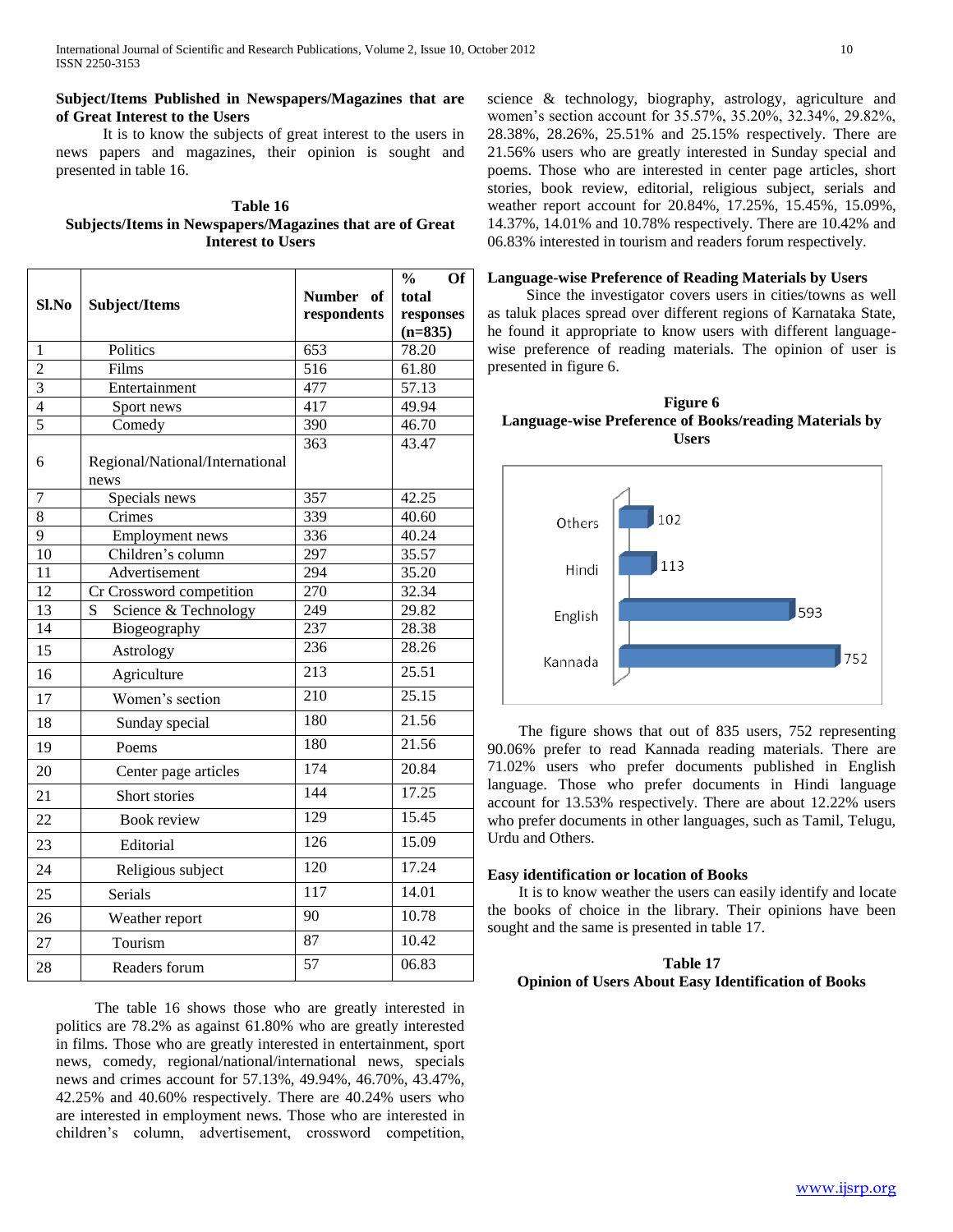| Sl.No                       | Opinion                               | <b>Number</b><br>of<br>respondents | $\%$<br>Of total<br>responses $n=(835)$ |
|-----------------------------|---------------------------------------|------------------------------------|-----------------------------------------|
|                             | Books can<br>easily<br>be             | 417                                | 49.94                                   |
| $\mathcal{D}_{\mathcal{A}}$ | located<br>Partially<br>books can be  | 276                                | 33.05                                   |
|                             | easily located<br><b>Books</b><br>are | 142                                | 17.01                                   |
| 3                           | easily<br>not<br>located              |                                    |                                         |
| <b>Total</b>                |                                       | 835                                | 100.00                                  |

 The table 21 reveals that there are 49.94% users who identify books in the library easily, whereas 33.05% users could partially identity required books and 17.01% users could not identify required books easily.

## **Guidance in Consulting the Library Resources**

 More often, the staff within the library plays a major role in providing guidance to its users. It is to know the sources of help received by users from the librarians and library staff and others in searching the library resources, information was sought from the users" respondents and the same is presented in figure 7.

**Figure 7 Guidance in consulting the library resources**



 The figure exhibits that the librarians and library staff are the major source of guidance to users within the library to located and use different sources of information over 44.55% users opine that they received guidance from the library staff. There are 37.37% users who opine that friends guided them in consulting books within the library. Users are normally accompanied by their parents/guardians while visiting library. About 18.08% of users express that their parents/guardians have been providing guidance and assistance to them in consulting resources in the libraries.

## **Organization of Reference Sources**

 Opinion of users was sought about the organization of reference collection and services. The opinion sought are analyzed and presented in the table-18.

**Table 18 Organization of reference sources and services**

| Sl.No        | Opinion                         | Number of<br><b>Respondents</b> | % Of total<br>responses<br>$(n=835)$ |
|--------------|---------------------------------|---------------------------------|--------------------------------------|
|              | Organized<br>well               | 592                             | 70.90                                |
|              | <b>Not</b><br>organized<br>well | 243                             | 29.10                                |
| <b>Total</b> |                                 | 835                             | 100.00                               |

 The table 22 shows that there are 592 respondents representing 70.90% of the total 835 who have express positive opinion about the organization of reference collection. Whereas remaining 243 respondents representing 29.10% have replied negatively.

# **Orientation to Users**

 Primary orientation about the library, its sources and services, rules and regulations, do's and don'ts help user to make optimum use of library resources or service should be given to the users. Opinion of users is therefore sought to know weather librarians have provided orientation to the users in the beginning for locating the documents, searching information and knowing about the facts in the library. The opinion so sought it presented in table 19.

**Table 19 Opinion of Users About Library Orientation**

| SI.<br>N<br>0  | Opinion                     | <b>Number</b><br>- of<br>respondents | $\frac{0}{0}$<br>Of total<br>responses $(n=835)$ |
|----------------|-----------------------------|--------------------------------------|--------------------------------------------------|
|                | Orientation is<br>given     | 336                                  | 40.24                                            |
| $\mathfrak{D}$ | Orientation is<br>Not given | 499                                  | 57.76                                            |
| Total          |                             | 835                                  | 100.00                                           |

 Out of 835 users, 336 users representing 40.24% of the total who have responded positively, against 499 (57.76%) users who have opined negatively about the orientation by the librarians for beginners.

# **Type of Special Programs that the Users are interested**

 As Public libraries conduct different special programs the responses about user"s interest were collected in this regard. The responses are given in table-20.